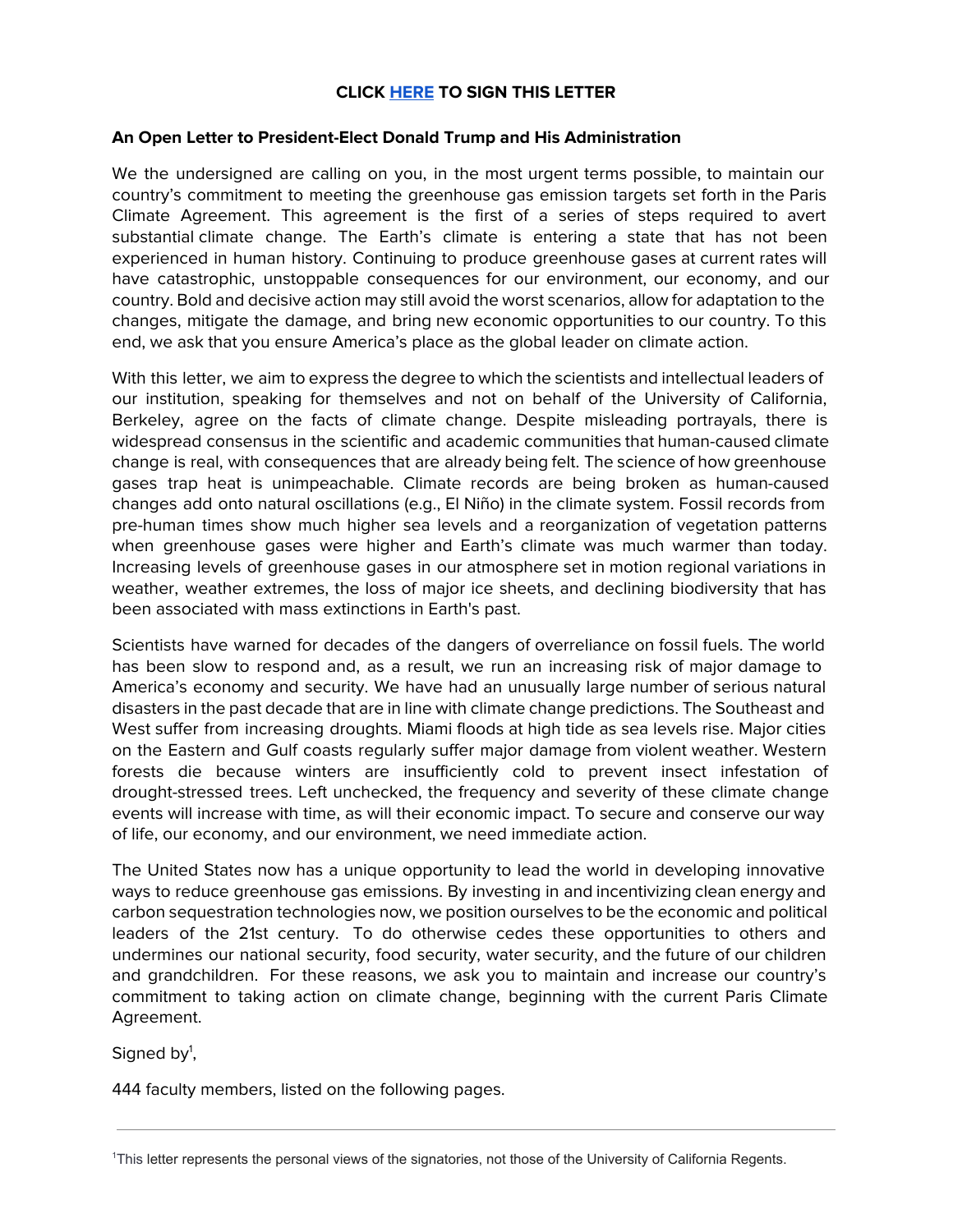Academic titles are included here for identification purposes only. Signatures may be added at [https://docs.google.com/a/berkeley.edu/forms/d/e/1FAIpQLScs6epj9q8US6-WKGKCqkcbRsE2fm\\_nXr3b0hHAkv3ol\\_](https://docs.google.com/a/berkeley.edu/forms/d/e/1FAIpQLScs6epj9q8US6-WKGKCqkcbRsE2fm_nXr3b0hHAkv3ol_H8Wg/viewform#response=ACYDBNiPdNnE6vJSWXJt6Af4WJ4oRG7J-S5OJ0Ey2Tj9ZbDOcyFBMWOHkQ) [H8Wg/viewform#response=ACYDBNiPdNnE6vJSWXJt6Af4WJ4oRG7J-S5OJ0Ey2Tj9ZbDOcyFBMWOHkQ.](https://docs.google.com/a/berkeley.edu/forms/d/e/1FAIpQLScs6epj9q8US6-WKGKCqkcbRsE2fm_nXr3b0hHAkv3ol_H8Wg/viewform#response=ACYDBNiPdNnE6vJSWXJt6Af4WJ4oRG7J-S5OJ0Ey2Tj9ZbDOcyFBMWOHkQ) Please direct inquiries or comments regarding this document to Aaron Parsons ([aparsons@berkeley.edu\)](mailto:aparsons@berkeley.edu).

# **African American Studies**

**Leigh Raiford**, Associate Professor, H. Michael and Jeanne Williams Chair

**Chiyuma Elliott**, Assistant Professor

## **Agricultural and Resource Economics**

**Peter Berck**, Professor, S.J. Hall Professor

 **Maximilian Auffhammer**, Professor, George Pardee Professor of Sustainable Development

## **Anthropology**

**Margaret W. Conkey**, Professor Emerita/Emeritus, Class of 1960 Professor Emerita

**Lawrence Cohen**, Professor, Sarah Kailath Professor of India Studies

## **Architecture**

**Stefano Schiavon**, Assistant Professor

**C. Greig Crysler**, Associate Professor

**Simon Schleicher**, Assistant Professor

**Dan Spiegel**, Lecturer

**Jean-paul Bourdier**, Professor, professor

**Edward Arens**, Professor of the Graduate School

**Andrew M. Shanken**, Professor

**Dana Buntrock**, Professor

**Maria Paz Gutierrez**, Associate Professor

**Gail Brager**, Professor

**Juliana Raimondi**, Lecturer

**Leonardo Chiesi**, Associate Professor, Visiting Associate Professor

#### **Art History**

**Patricia Berger**, Professor

**Gregory Levine**, Associate Professor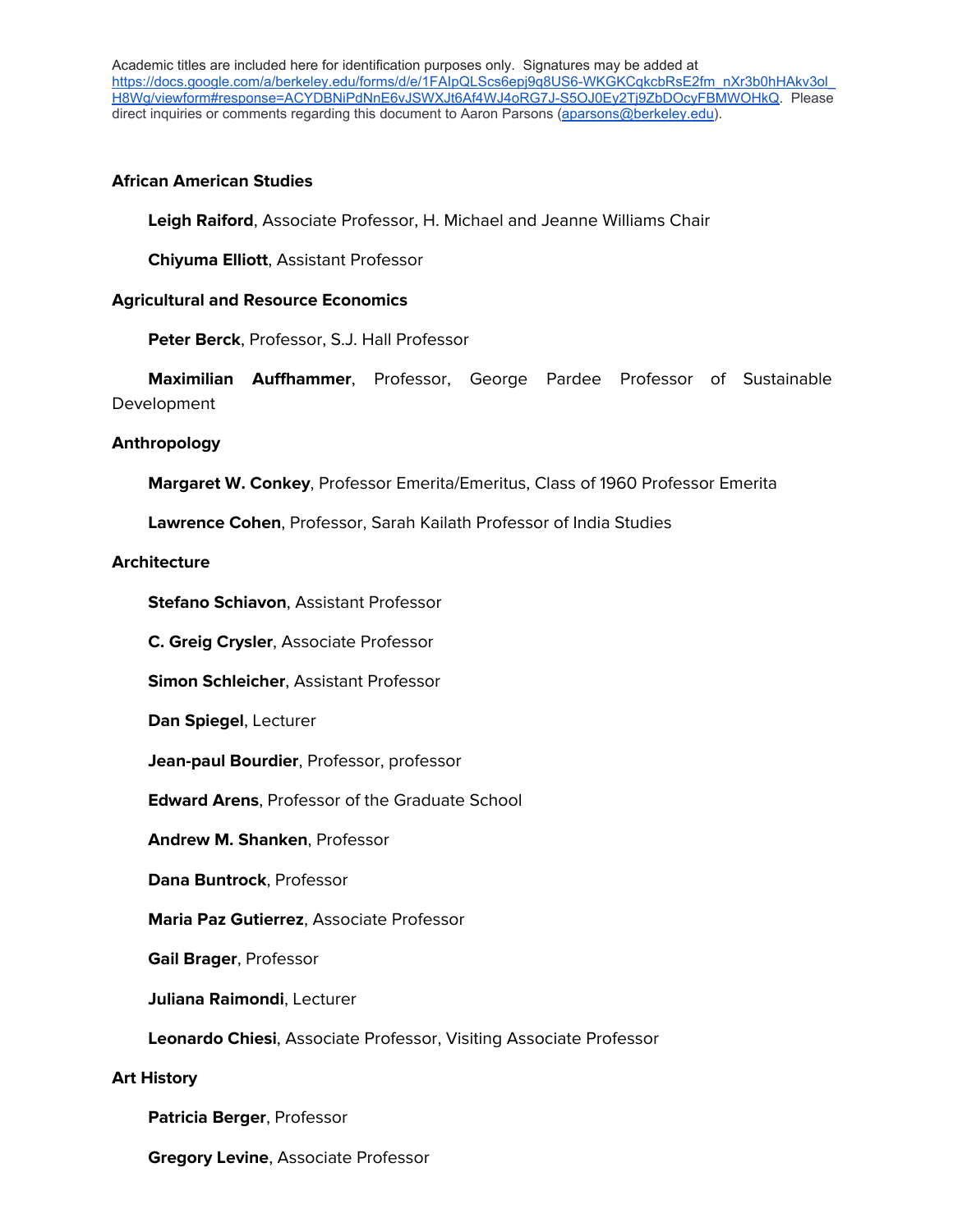**Bonnie Wade**, Other, Acting Chair

**Diliana Angelova**, Associate Professor

**Todd Olson**, Professor

#### **Astronomy**

**Alfred E. Glassgold**, Adjunct Professor

**Alex Filippenko**, Professor

**Eliot Quataert**, Professor, Astronomy & Physics

**Peter Nugent**, Adjunct Professor

**Eugene Chiang**, Professor, Astronomy & Earth and Planetary Sciences

**James Graham**, Professor

**Mariska Kriek**, Associate Professor

**Richard Klein**, Adjunct Professor

**Marc Davis**, Professor Emerita/Emeritus, Professor Emeritus

**Jonathan Arons**, Professor Emerita/Emeritus, Professor Emeritus

**Imke de Pater**, Professor

**Paul Kalas**, Adjunct Professor

**Jessica R. Lu**, Assistant Professor

**David DeBoer**, Other, Research Astronomer

**Leo Blitz**, Professor of the Graduate School

**Steve Beckwith**, Professor

**Gibor Basri**, Professor of the Graduate School

**Carl Heiles**, Professor of the Graduate School

**Daniel R. Weisz**, Assistant Professor

**Aaron R. Parsons**, Associate Professor

**Chung-Pei Ma**, Professor

**Reinhard Genzel**, Professor

**Josh Bloom**, Professor

**Bioengineering**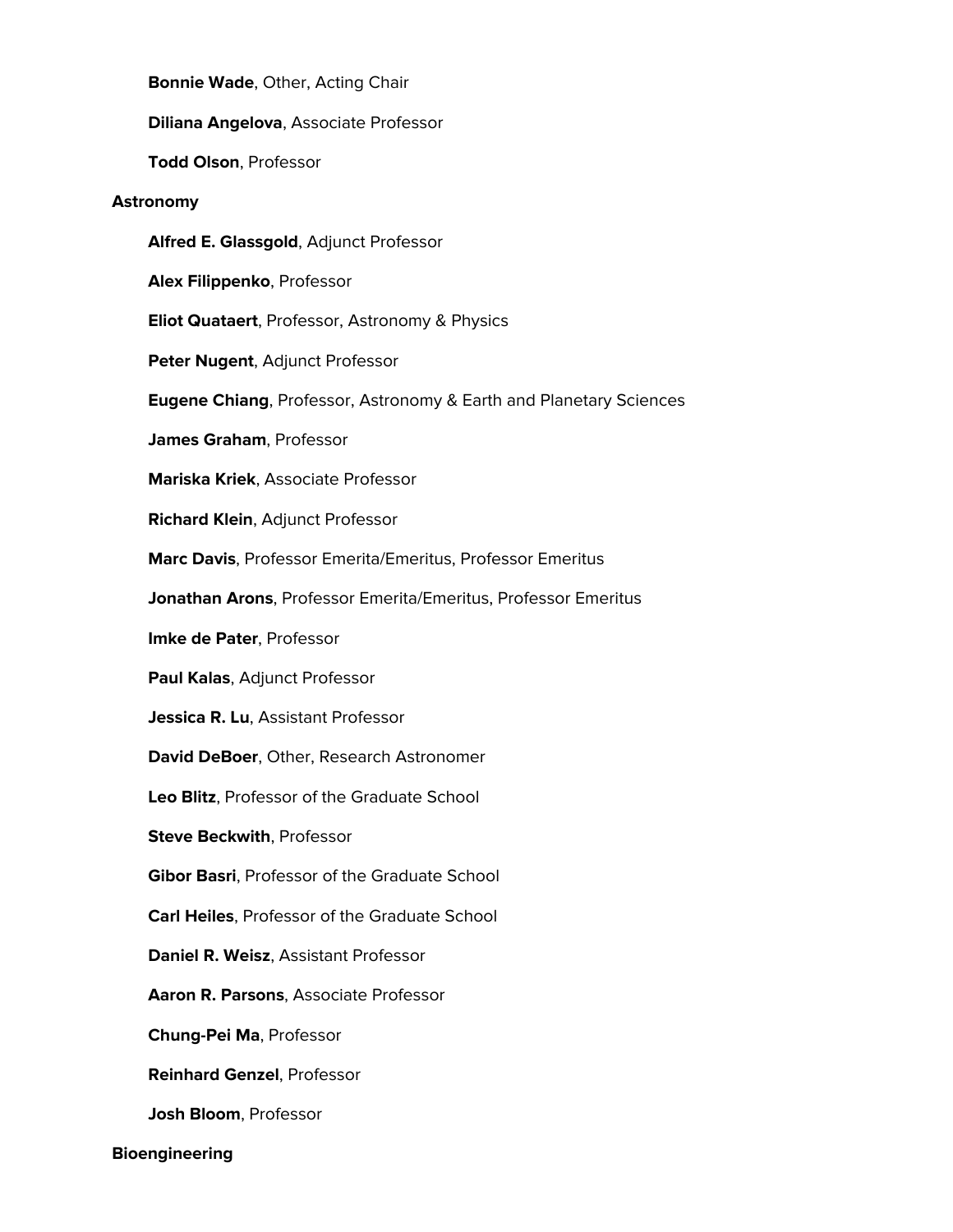**John Dueber**, Associate Professor

**Amy E. Herr**, Professor, Lloyd Distinguished Professor

**Terry D. Johnson**, Associate Professor, Associate Teaching Professor

#### **Business**

**David I. Levine**, Professor

**Christine Rosen**, Associate Professor

**Jonathan Leonard**, Professor

**Catherine Wolfram**, Professor

#### **Chemical and Biomolecular Engineering**

**Alexis T. Bell**, Professor

#### **Chemistry**

**Ronald C. Cohen**, Professor

**Kristie A. Boering**, Professor

**Jeffrey R. Long**, Professor

**Richard J. Saykally**, Professor

### **City and Regional Planning**

**Daniel G. Chatman**, Associate Professor

**Carolina K. Reid**, Assistant Professor

**Elizabeth Deakin**, Professor Emerita/Emeritus, Professor Emerita

**Jennifer Wolch**, Professor, Professor and Dean

## **Civil and Environmental Engineering**

**Armen Der Kiureghian**, Professor Emerita/Emeritus, Taisei Professor Emeritus

**Kara L. Nelson**, Professor

**Baoxia Mi**, Assistant Professor

**Mark Stacey**, Professor, Lawrence E. Peirano Professor

**Paulo J.M. Monteiro**, Professor, Roy W. Carlson Distinguished Professor

**Iris Tommelein**, Professor, Director of the Project Production Systems Laboratory (P2SL)

**Khalid Mosalam**, Professor, Taisei Professor of Civil Engineering, Civil and Environmental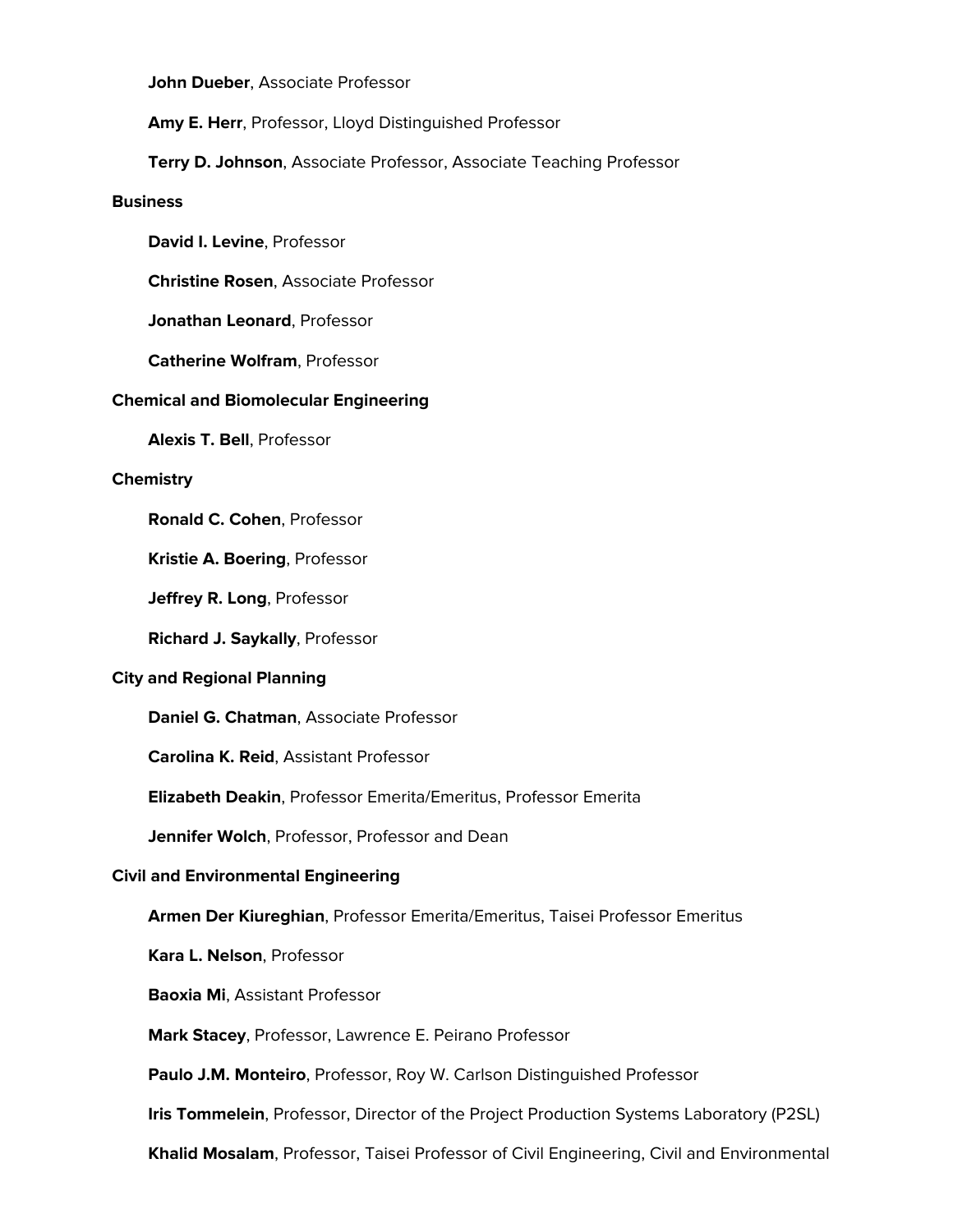Engineering & Director of the Pacific Earthquake Engineering Research (PEER) Center

**Lisa Alvarez-Cohen**, Professor, Fred and Claire Sauer Professor

**William W Nazaroff**, Professor, Daniel Tellep Distinguished Professor

**David L. Sedlak**, Professor, P. Malozemoff Professor

**Nicholas Sitar**, Professor, Edward G. Cahill and John R. Cahill Professor

**Tina Katopodes Chow**, Professor

**Samer Madanat**, Professor, Xenel Distinguished Professor

**Scott Moura**, Assistant Professor

**Classics**

**Ellen Oliensis**, Professor

**Dylan Sailor**, Associate Professor

**Nikolaos Papazarkadas**, Associate Professor

**Sara Magrin**, Assistant Professor

**Kim Shelton**, Associate Professor

#### **College Writing Programs**

**Margi Wald**, Lecturer

**Jordan Ruyle**, Lecturer

**Kim Freeman**, Lecturer

**Michael Larkin**, Lecturer

**Caroline M. Cole**, Lecturer

**John Levine**, Lecturer

**Mary Grover**, Lecturer

**Teri Crisp**, Lecturer

#### **Comparative Literature**

**Michael Lucey**, Professor

**Judith Butler**, Professor

## **Anne-Lise François**, Associate Professor

#### **Demography**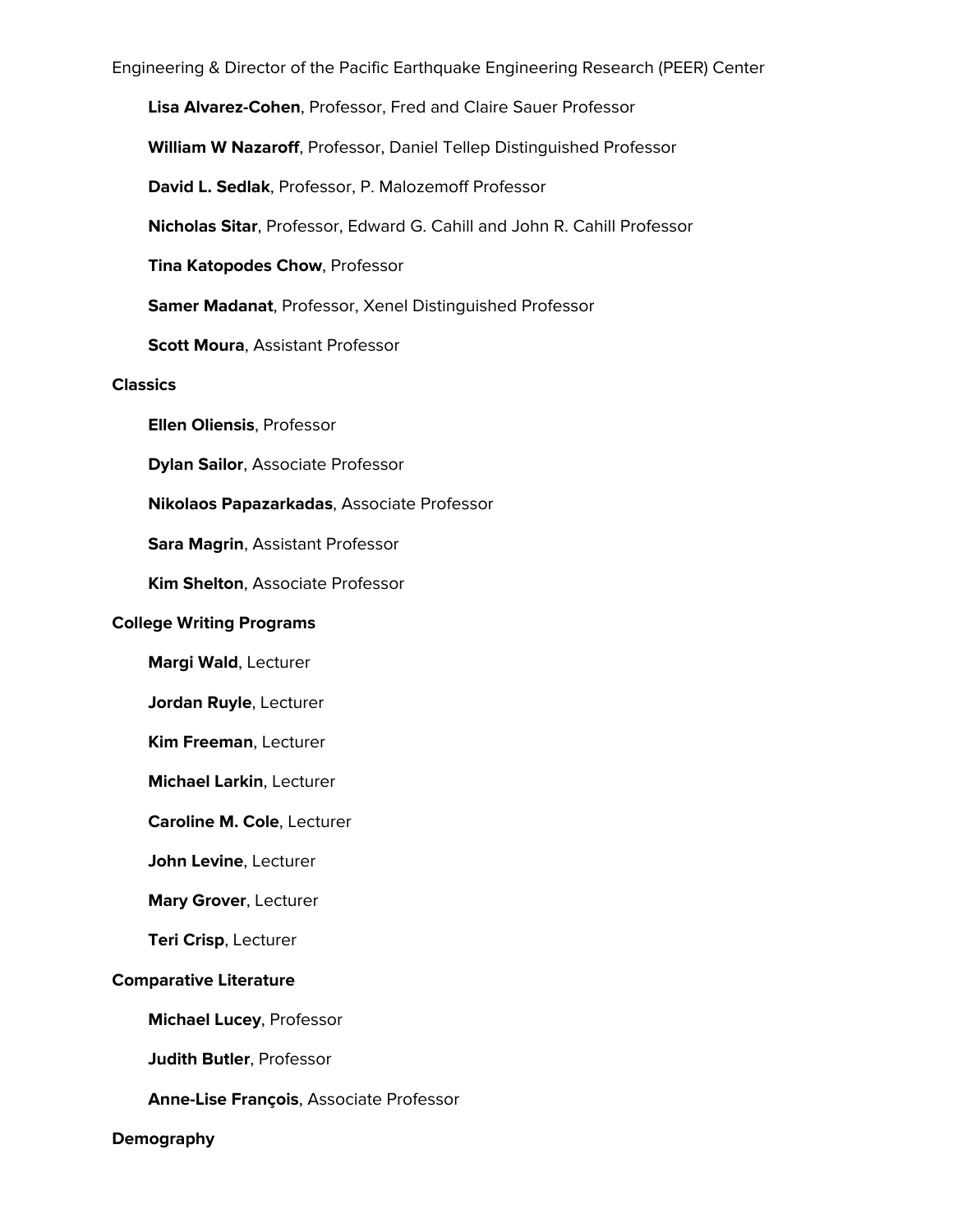**Dennis M. Feehan**, Assistant Professor

**Jennifer Johnson-Hanks**, Professor

## **Earth and Planetary Sciences**

**Hans-Rudolf Wenk**, Professor Emerita/Emeritus, Professor Emeritus

**Nicholas L. Swanson-Hysell**, Assistant Professor

**Paul R. Renne**, Professor, Professor in Residence

**Daniel A. Stolper**, Assistant Professor

**James Bishop**, Professor

**Richard Allen**, Professor

**Chi-yuen Wang**, Professor Emerita/Emeritus, Professor Emeritus

**William D. Collins**, Professor, Professor in Residence

**Doris Sloan**, Adjunct Professor, Adjunct Professor Emerita

**David L. Shuster**, Professor

**David M. Romps**, Associate Professor

**Roland Bürgmann**, Professor

#### **East Asian Languages and Cultures**

**Lihua Zhang**, Lecturer

**Dan O'Neill**, Associate Professor

**Yoko Hasegawa**, Professor

**Jinsoo An**, Assistant Professor

**Paula Varsano**, Associate Professor

**Andrew F. Jones**, Professor

**Robert Ashmore**, Associate Professor

# **Economics**

**Robert M. Anderson**, Professor of the Graduate School

**Clair Brown**, Professor Emerita/Emeritus

**Michael Reich**, Professor of the Graduate School

**Edward Miguel**, Other, Economics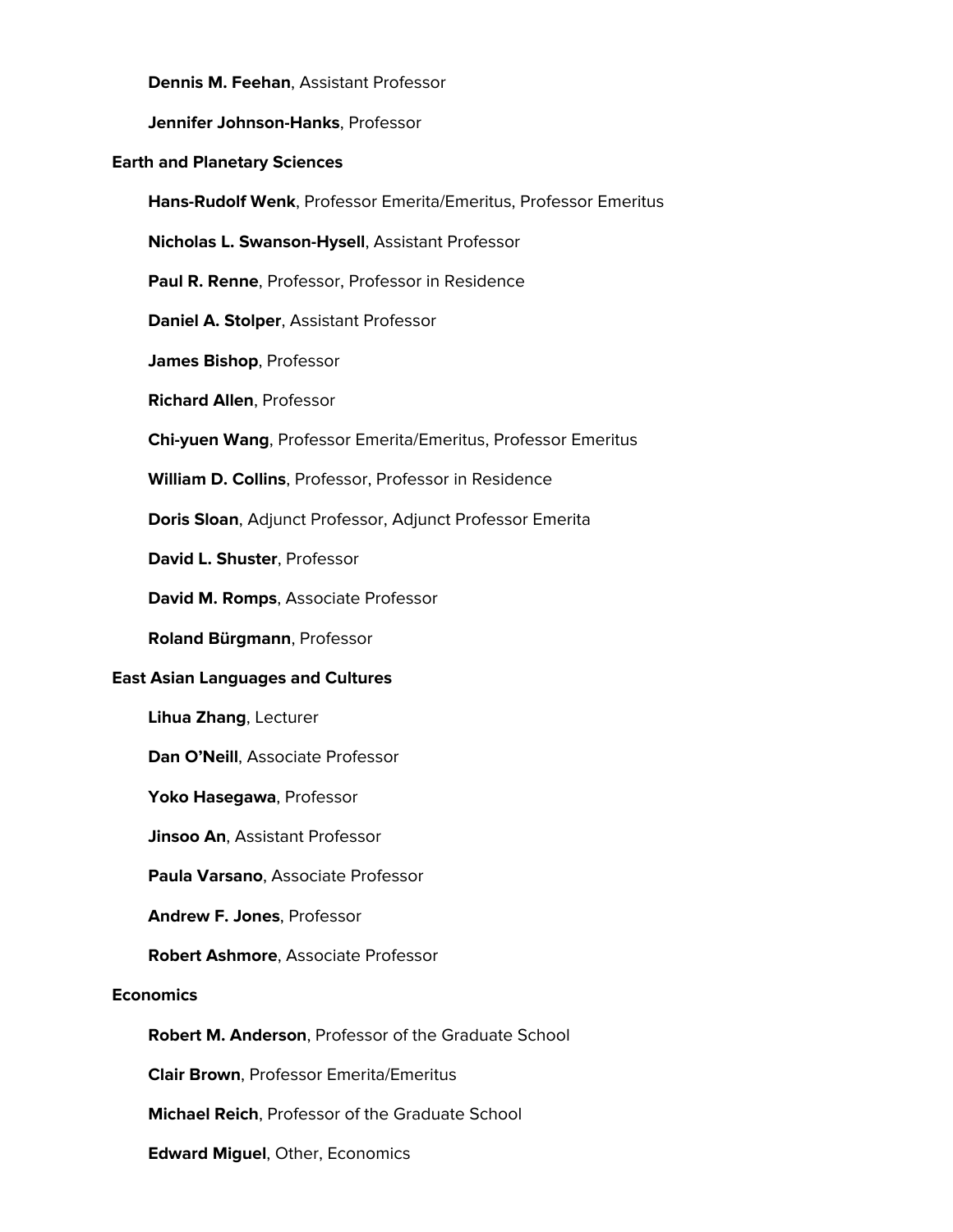## **Chris Shannon**, Professor

## **Yuriy Gorodnichenko**, Other, Economics

## **Education**

**Janelle Scott**, Associate Professor

## **Electrical Engineering and Computer Sciences**

**Yun S. Song**, Professor, Professor of EECS

**Christos H. Papadimitriou**, Professor

**Michael I. Jordan**, Professor, Electrical Engineering and Computer Sciences & Statistics

**Edward A. Lee**, Professor

**Peter L. Bartlett**, Professor, Electrical Engineering and Computer Sciences & Statistics

## **Energy and Resources Group**

**Richard B. Norgaard**, Professor Emerita/Emeritus, Professor Emeritus

**John Harte**, Professor

**Duncan Callaway**, Associate Professor

**Isha Ray**, Associate Professor

#### **English**

**Hertha D. Sweet Wong**, Associate Professor, Associate Professor and Vice-Chair

**Susan Schweik**, Professor

**Elizabeth Abel**, Professor

**Joanna Picciotto**, Associate Professor

**Ian Duncan**, Professor

**Kristin Hanson**, Associate Professor

**Eric Falci**, Associate Professor

**Robert Hass**, Professor

**Steven Goldsmith**, Professor

**Charles Altieri**, Professor

**Kevis Goodman**, Associate Professor

**Janet Sorensen**, Associate Professor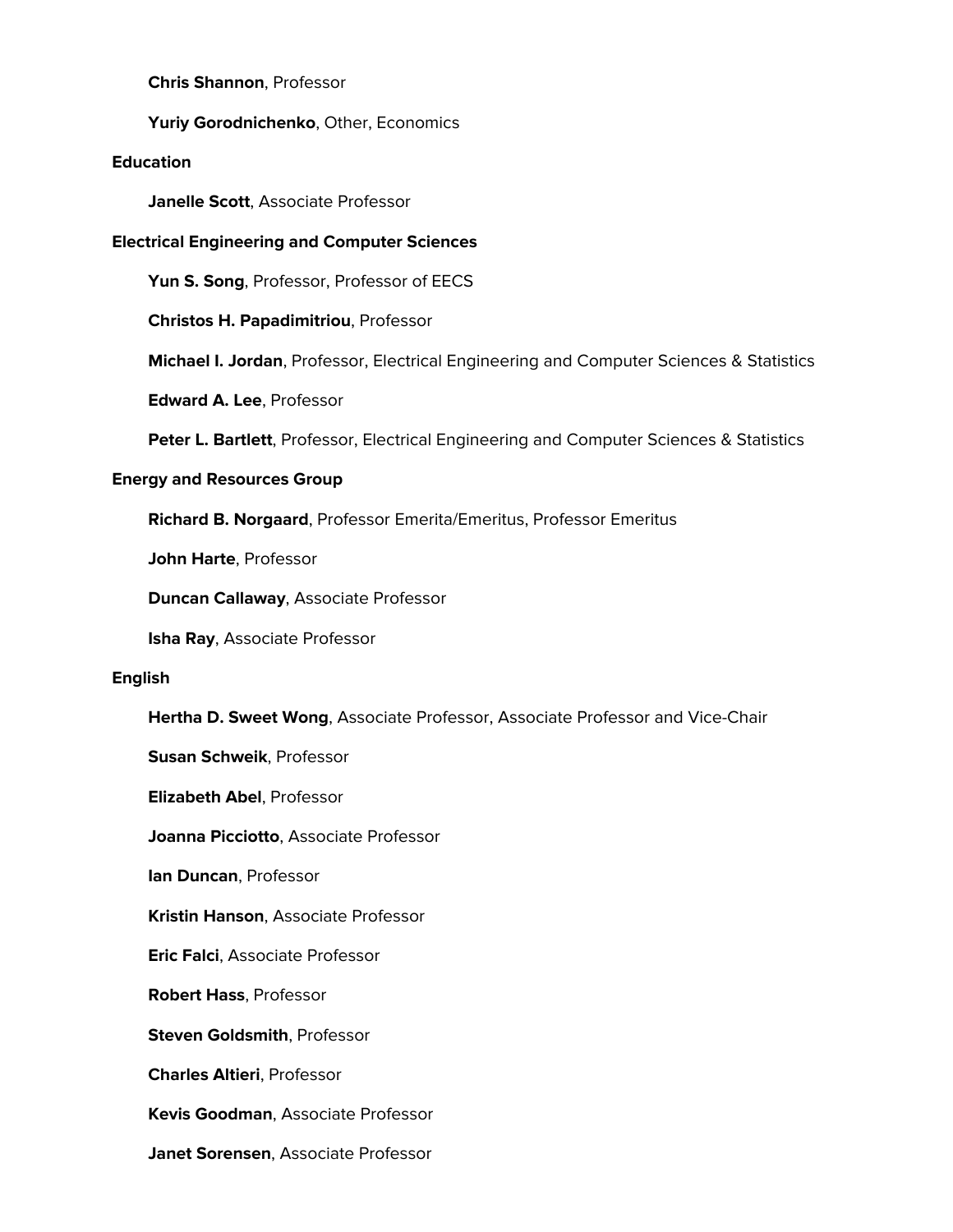**Katherine Snyder**, Associate Professor

## **Environmental Science, Policy and Management**

**Jennifer Sowerwine**, Other, Assistant Cooperative Extension Specialist

**Patina K. Mendez**, Lecturer, Continuing Lecturer

**Jonas Meckling**, Assistant Professor

**Laura Nielsen Lammers**, Assistant Professor

**Eoin Brodie**, Adjunct Professor, Adjunct Assistant Professor

**Neil D. Tsutsui**, Professor

**Louise Fortmann**, Professor Emerita/Emeritus, Professor Emerita

**Max A. Moritz**, Other, Associate Cooperative Extension Specialist

**Céline Pallud**, Associate Professor

**George Roderick**, Professor, William Muriece Hoskins Professor

**Robert S. Lane**, Professor of the Graduate School

**Kevin L. O'Hara**, Professor

**Jeff Romm.** Professor of the Graduate School

**Claire Kremen**, Professor

**J. Keith Gilless**, Professor, Dean and Professor

**Mary Firestone**, Professor, Professor

**Tim Bowles**, Assistant Professor

**Kurt Spreyer**, Lecturer, Continuing Lecturer

**Patrick O'Grady**, Associate Professor

**Nancy Lee Peluso**, Professor, Henry J. Vaux Distinguished Professor of Forest Policy

**Allen Goldstein**, Professor

**John E. Casida**, Professor Emerita/Emeritus, Professor Emeritus

**Rodrigo Almeida**, Associate Professor

**Kipling W. Will**, Associate Professor

**Dennis Baldocchi**, Professor, Professor of Biometeorology

**Miguel A Altieri**, Professor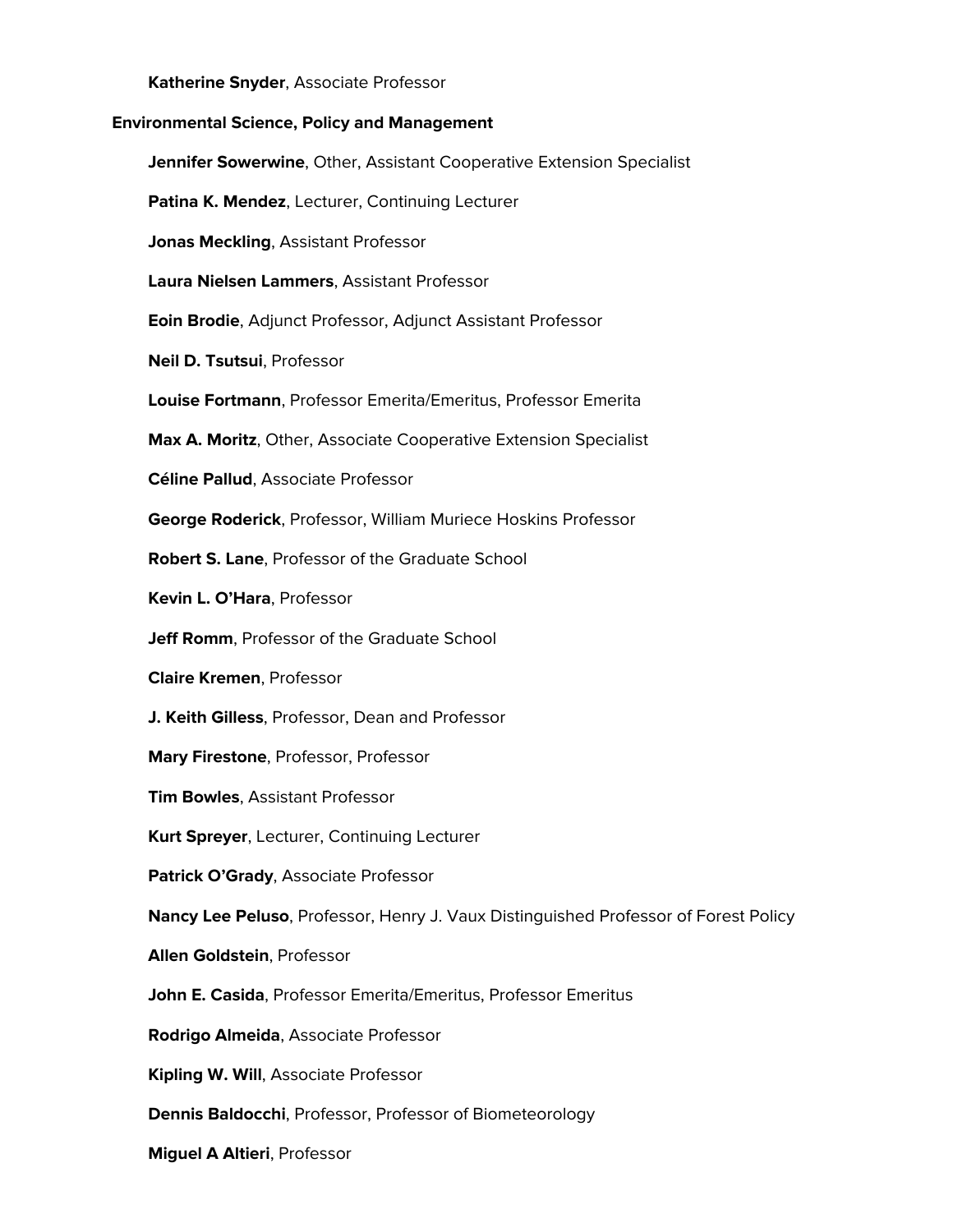**John Battles**, Professor **Gordon W. Frankie**, Professor **Rosemary Gillespie**, Professor, Professor and Schlinger Chair **Dara O'Rourke**, Associate Professor **Garrison Sposito**, Professor **Werner J. Loher**, Professor Emerita/Emeritus, Professor Emeritus **Richard Dodd**, Professor **Kathryn De Master**, Assistant Professor **Jodi Axelson**, Other, Assistant Cooperative Extension Specialist **Perry de Valpine**, Associate Professor **Rachel Morello-Frosch**, Professor **Mark Tanouye**, Professor **Whendee Silver**, Professor **Philip T. Spieth**, Professor Emerita/Emeritus, Professor Emeritus **Carl Boettiger**, Assistant Professor **Ian J. Wang**, Assistant Professor **Alastair Iles**, Associate Professor **Harvey E. Donner**, Professor Emerita/Emeritus, Professor Emeritus **Maggi Kelly**, Professor, Professor and Cooperative Extension Specialist **Theodore Grantham**, Other, Assistant Cooperative Extension Specialist **Scott Stephens**, Professor **David Wood**, Professor Emerita/Emeritus, Professor Emeritus **Ethnic Studies Evelyn Nakano Glenn**, Professor of the Graduate School, Ethnic Studies & Gender and Women's Studies

**Alex Saragoza**, Associate Professor

# **French**

**Richard Kern**, Professor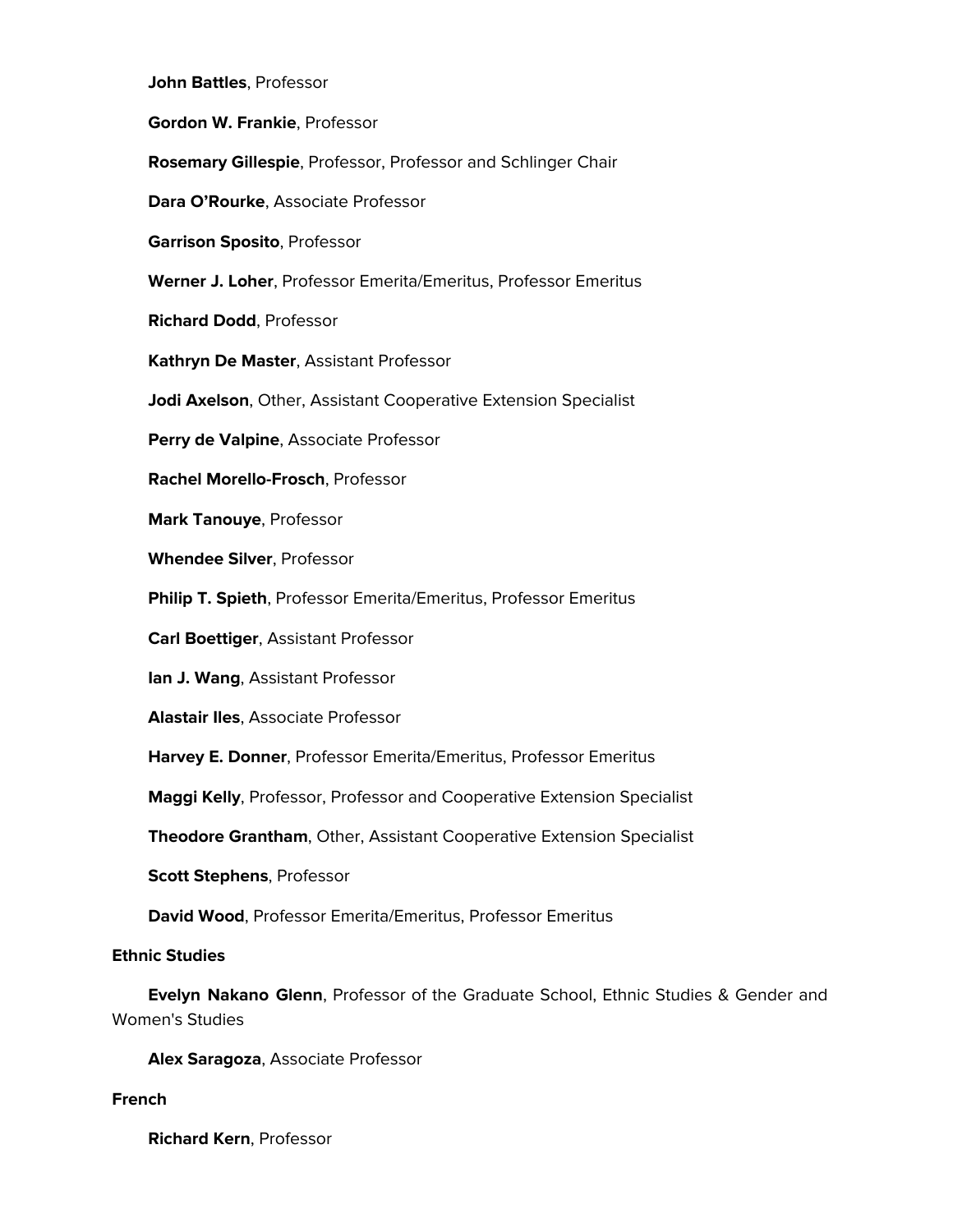**Suzanne Guerlac**, Professor

**Déborah Blocker**, Associate Professor

# **Gender and Women's Studies**

**Laura C. Nelson**, Associate Professor

**Paola Bacchetta**, Associate Professor

**Leslie Salzinger**, Associate Professor

**Charis Thompson**, Professor

**Barbara A. Barnes**, Lecturer, Continuing Lecturer

**Minoo Moallem**, Professor

#### **Geography**

**Jeffrey Q. Chambers**, Associate Professor

**Robert Rhew**, Associate Professor

**You-tien Hsing**, Professor

**Kurt M. Cuffey**, Professor

**Nathan Sayre**, Professor, Professor and Chair

**Walker, Richard**, Professor Emerita/Emeritus

**Jake Kosek**, Associate Professor

**David O'Sullivan**, Associate Professor

**Gillian Hart**, Professor of the Graduate School

#### **German**

**Niklaus Largier**, Professor

**Thomas F. Shannon**, Professor

# **Goldman School of Public Policy**

**Lee Friedman**, Professor of the Graduate School

**Michael O'Hare**, Professor

**Eugene Bardach**, Professor Emerita/Emeritus, Professor Emeritus

#### **History**

**Brian DeLay**, Associate Professor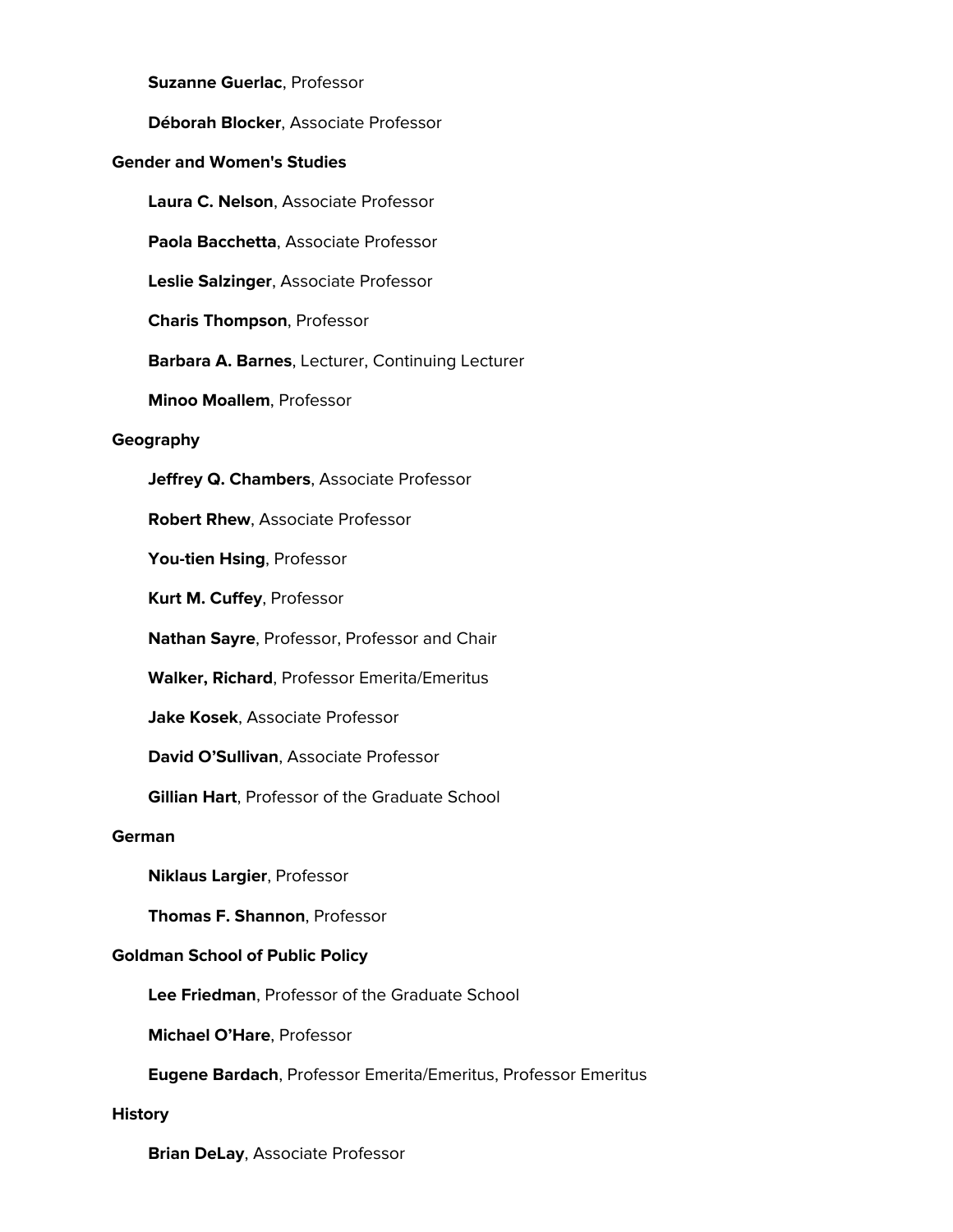**Stefania Tutino**, Professor

**Cathryn Carson**, Associate Professor

**Jonathan Sheehan**, Professor

**Emily Mackil**, Associate Professor

**Massimo Mazzotti**, Associate Professor

**Elena Schneider**, Assistant Professor

**Maureen C. Miller**, Professor

## **Industrial Engineering and Operations Research**

 **Lee Fleming**, Professor, Professor and Director of the Fung Institute for Engineering Leadership

**Dorit Hochbaum**, Professor

**Paul Grigas**, Assistant Professor

**Rhonda Righter**, Professor

**Javad Lavaei**, Assistant Professor

**Philip Kaminsky**, Professor

**Xin Guo**, Professor

**Alper Atamturk**, Professor

## **Institute of Transportation Studies**

**Mark Delucchi**, Other, Research Scientist

#### **Integrative Biology**

**David D. Ackerly**, Professor

**Thomas J. Carlson**, Professor, Teaching Professor

**Wayne P. Sousa**, Professor

**Jimmy A. McGuire**, Professor

**William Z. Lidicker**, Professor Emerita/Emeritus, Curator Emeritus

**Leslea J. Hlusko**, Associate Professor

**Doris Bachtrog**, Associate Professor

**Rasmus Nielsen**, Professor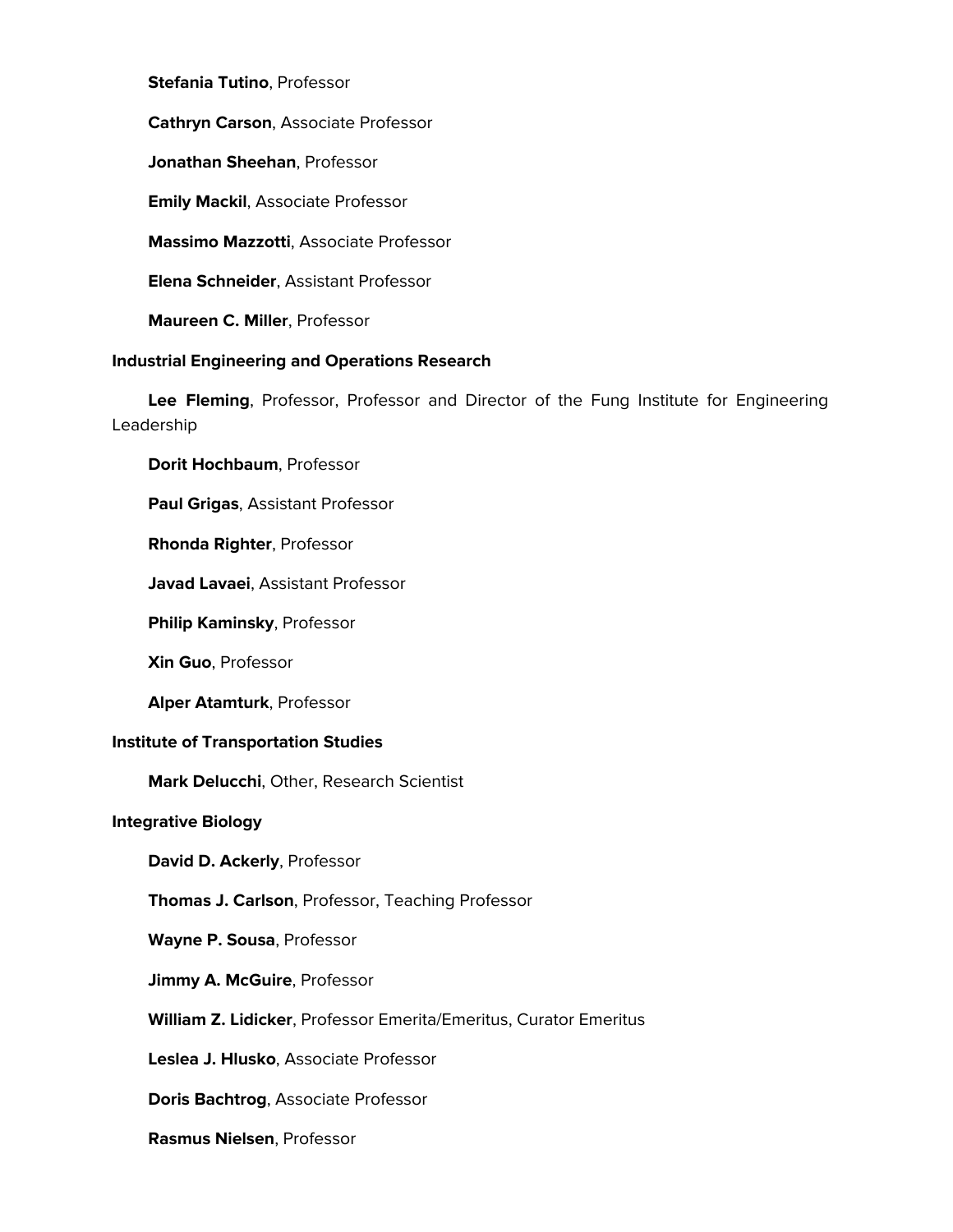**Charles R. Marshall**, Professor, Professor and Director of the UC Museum of Paleontology

**Britt Koskella**, Assistant Professor

**Paul V.A. Fine**, Associate Professor

**David R. Lindberg**, Professor Emerita/Emeritus, Professor Emeritus

**Cindy V. Looy**, Associate Professor

 **Carole S. Hickman**, Professor of the Graduate School, Professor of the Graduate School and Curator

**Michael W. Nachman**, Professor

**Caroline Williams**, Assistant Professor

**Bruce G. Baldwin**, Professor

**Brent D. Mishler**, Professor, Professor and Director of the University and Jepson Herbaria

**William Clemens**, Professor Emerita/Emeritus, Professor Emeritus and Curator

**Seth Finnegan**, Assistant Professor

**Kevin Padian**, Professor, Professor and Curator

**Ellen L. Simms**, Professor

**Glenys Thomson**, Professor Emerita/Emeritus, Professor Emerita

**James L. Patton**, Professor Emerita/Emeritus, Professor and Curator Emeritus

**Jere H. Lipps**, Professor Emerita/Emeritus, Professor Emeritus

**Roy L. Caldwell**, Professor Emerita/Emeritus, Professor Emeritus

**Todd E. Dawson**, Professor

**Carl J. Rothfels**, Assistant Professor

## **Italian Studies**

# **Barbara Spackman**, Professor

**Albert R. Ascoli**, Professor

**Diego Pirillo**, Assistant Professor

**Mia Fuller**, Associate Professor

# **Landscape Architecture and Environmental Planning**

**Danika Cooper**, Assistant Professor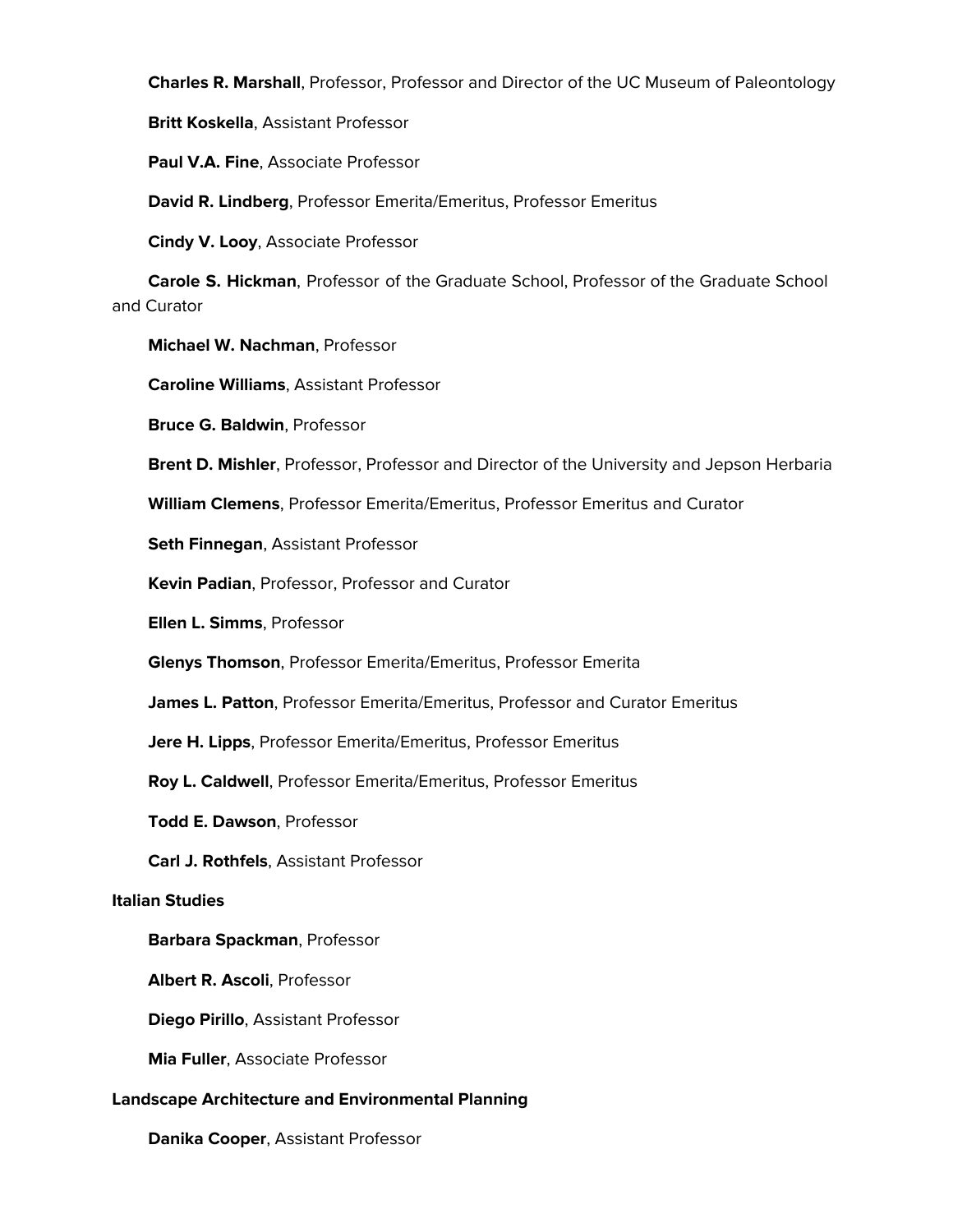**Louise Mozingo**, Professor

**Iryna Dronova**, Assistant Professor

# **Linguistics**

**Lev Michael**, Associate Professor

**Susan Lin**, Assistant Professor

**Peter Jenks**, Assistant Professor

**Christine Beier**, Adjunct Professor, Adjunct Assistant Professor

**Line Mikkelsen**, Associate Professor

**Andrew Garrett**, Professor

# **Materials Science and Engineering**

**Mary Scott**, Assistant Professor

**Kristin A. Persson**, Assistant Professor

**Phillip B. Messersmith**, Professor, Class of 1941 WWII Memorial Professor

**Fiona M. Doyle**, Professor, Donald H. McLaughlin Professor

**Miquel Salmeron**, Adjunct Professor

**Lutgard C. De Jonghe**, Professor Emerita/Emeritus, Professor Emeritus

# **Mathematics**

**David Nadler**, Professor

**Richard H. Bamler**, Assistant Professor

**Pierre Simon**, Assistant Professor

**Katrin Wehrheim**, Associate Professor

**Hung-Hsi Wu**, Professor Emerita/Emeritus, Professor Emeritus of Mathematics

**Alan Hammond**, Associate Professor

**Kelli Talaska**, Lecturer

**Emiliano Gomez**, Lecturer, Lecturer and Academic Coordinator

**Alan Weinstein**, Professor of the Graduate School

**Antonio Montalban**, Associate Professor

**Jon Wilkening**, Associate Professor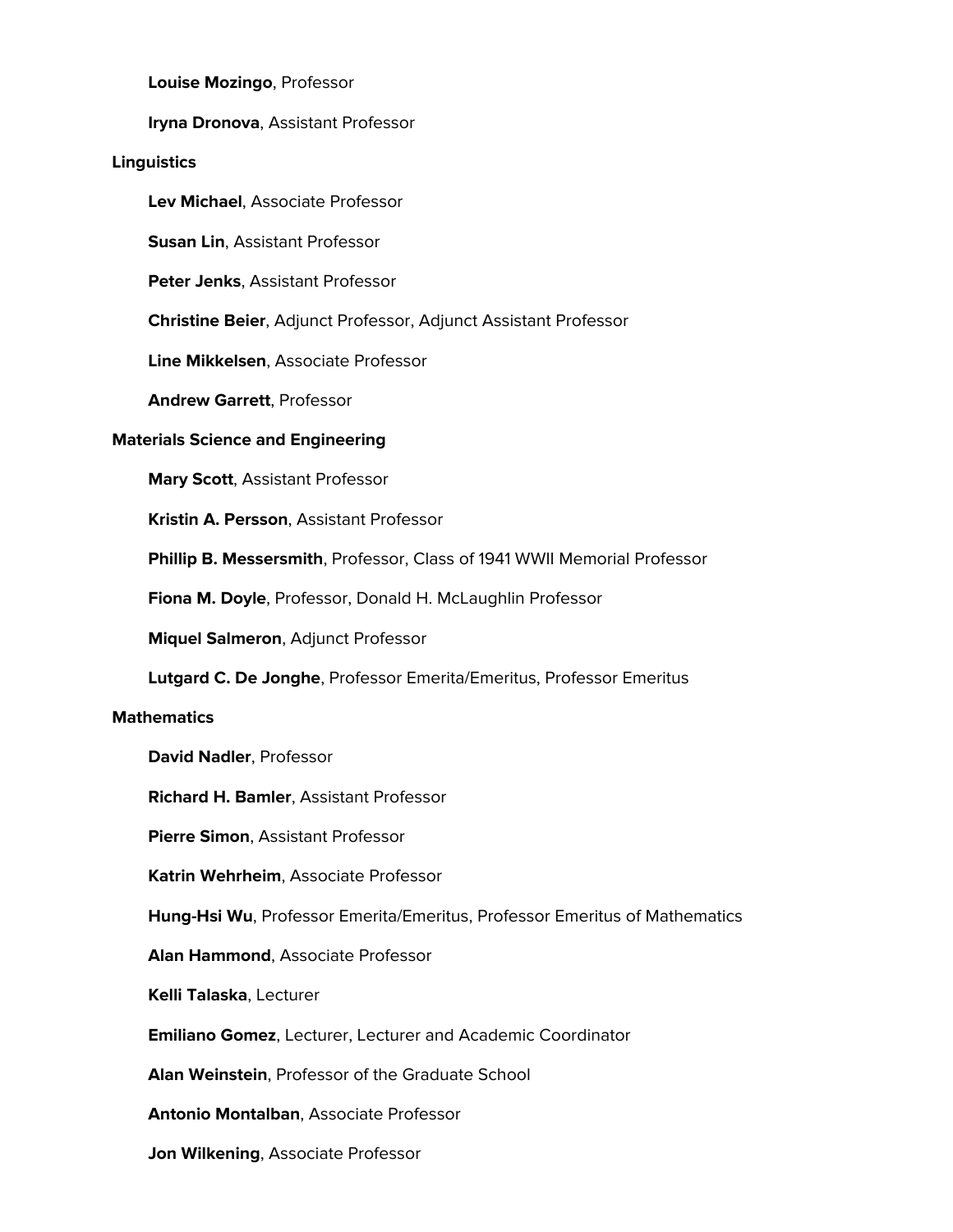**Michael Hutchings**, Professor

**Alexandre Chorin**, Professor Emerita/Emeritus, University Professor Emeritus

**George M. Bergman**, Professor of the Graduate School

**Peter Teichner**, Professor

**Lauren Williams**, Professor

**Jenny Harrison**, Professor, Miller Professor

## **Mechanical Engineering**

 **Alice Agogino**, Professor, Roscoe and Elizabeth Hughes Professor of Mechanical Engineering

# **Molecular and Cell Biology**

**David Drubin**, Professor

**Marla Feller**, Professor

**Kristin Scott**, Professor

**Diana Bautista**, Associate Professor

**Nicole King**, Professor

**Hillel Adesnik**, Assistant Professor

**Rebecca Heald**, Professor

#### **Music**

**Edmund Campion**, Professor

**James Q. Davies**, Associate Professor

**Benjamin Brinner**, Professor

**Cindy Cox**, Professor

## **Near Eastern Studies**

**Chana Kronfeld**, Professor

## **Nuclear Engineering**

**Rachel Slaybaugh**, Assistant Professor

**Karl van Bibber**, Professor, Chairman of the Department

# **Nutritional Sciences and Toxicology**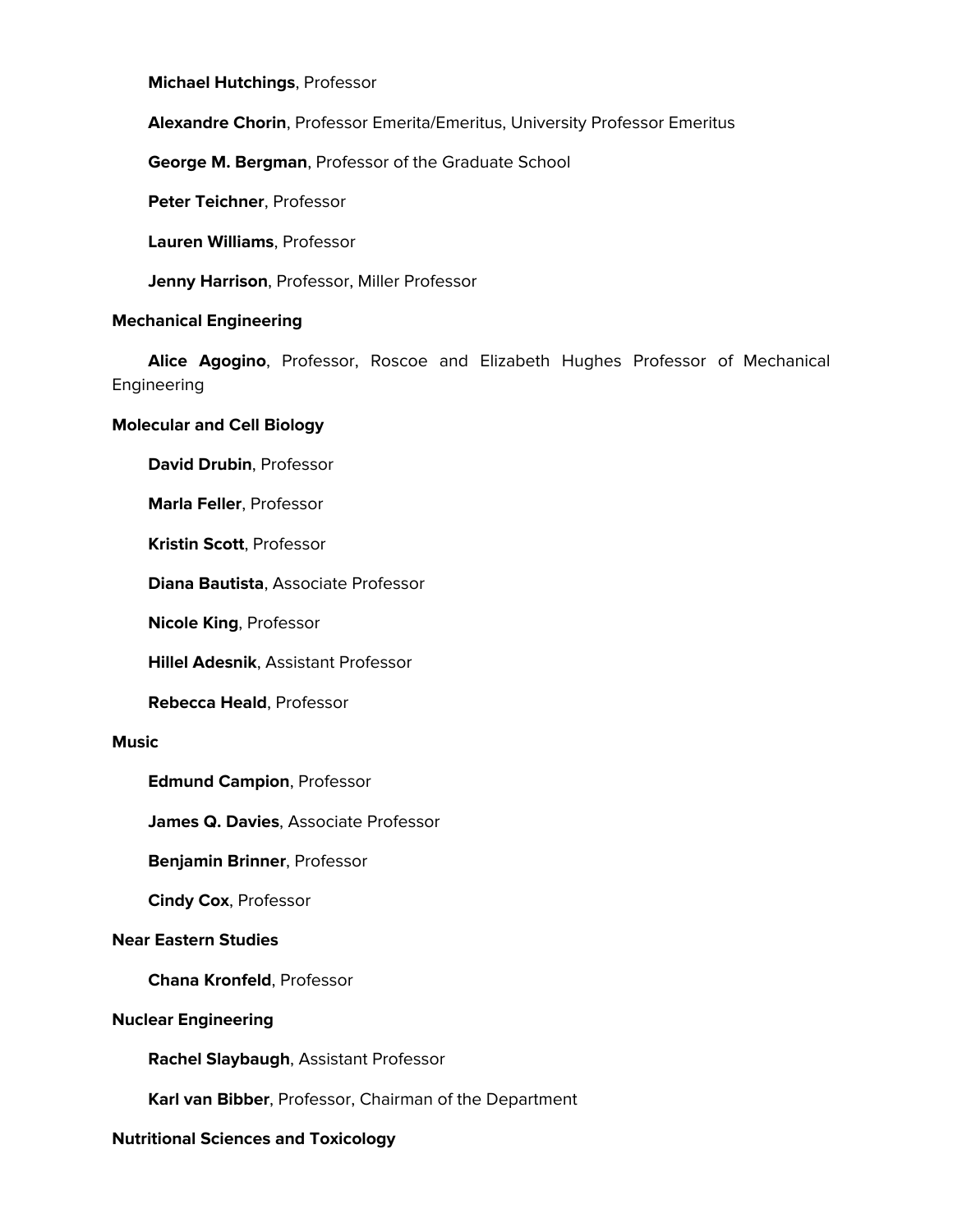**Daniel K. Nomura**, Associate Professor

**Andreas Stahl**, Professor

## **Philosophy**

**John MacFarlane**, Professor

**Hubert L. Dreyfus**, Professor

**Kristin Primus**, Assistant Professor

**Wesley H. Holliday**, Assistant Professor

**Niko Kolodny**, Professor

**Véronique Munoz-Dardé**, Adjunct Professor, Mills Adjunct Professor

**R. Jay Wallace**, Other, Judy Chandler Webb Distinguished Chair

**Timothy Clarke**, Assistant Professor

**Hannah Ginsborg**, Professor, Professor and Chair

#### **Physics**

**Uros Seljak**, Professor

**Frances Hellman**, Professor

**Lawrence Hall**, Professor

**Steven E. Boggs**, Professor

**Hartmut Haeffner**, Associate Professor

**Holger Mueller**, Associate Professor

**Chris McKee**, Professor of the Graduate School

**Peter Y. Yu**, Professor Emerita/Emeritus, Professor Emeritus

**Raphael Bousso**, Professor

**Martin J. White**, Professor

**Edgar Knobloch**, Professor

**Ehud Altman**, Professor

**Daniel Kasen**, Associate Professor

**Oskar Hallatschek**, Assistant Professor

**Stuart D. Bale**, Professor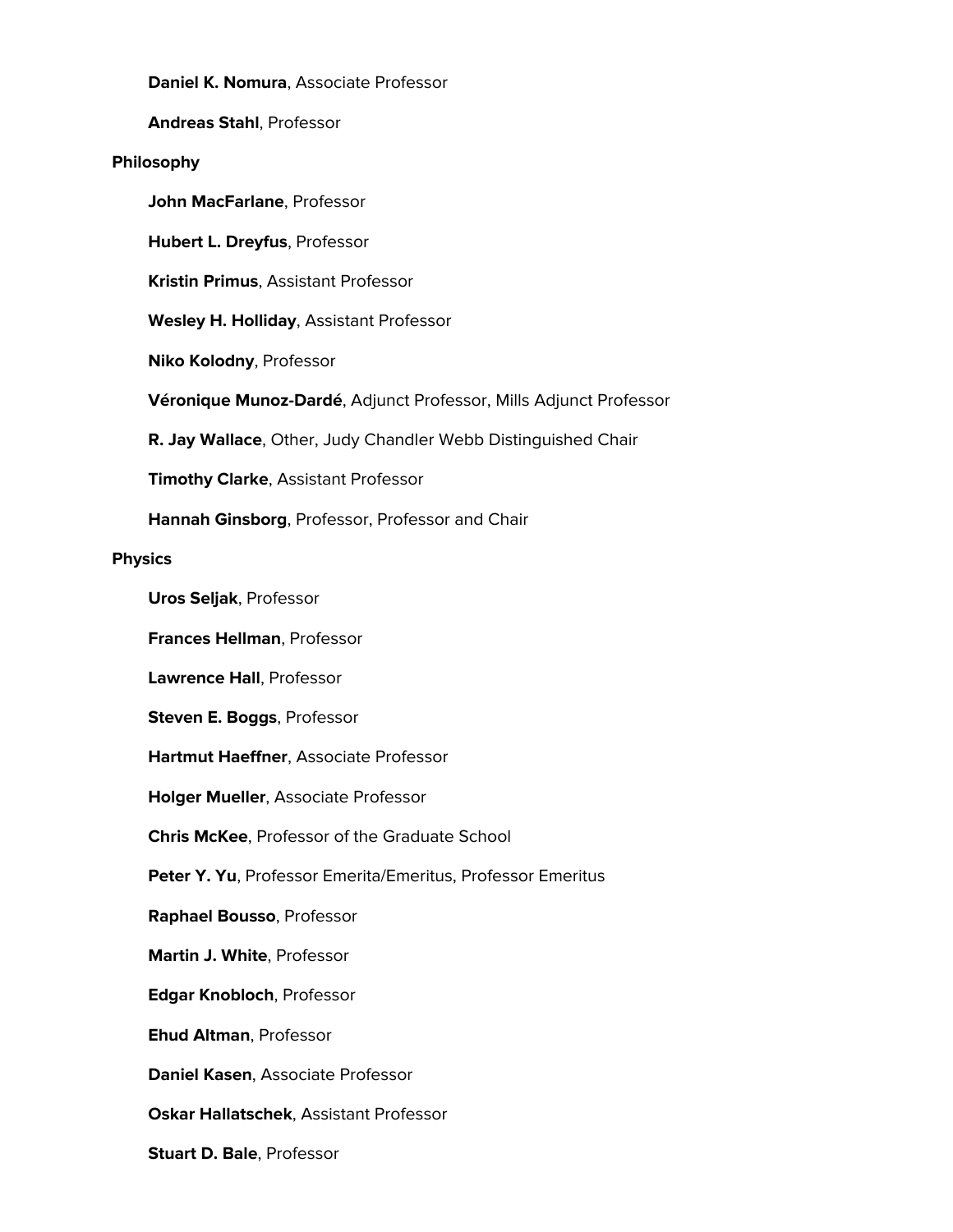**Gabriel D. Orebi Gann**, Assistant Professor **William Holzapfel**, Professor **Yury G. Kolomensky**, Professor **Mary K Gaillard**, Professor of the Graduate School **Hernan G Garcia**, Assistant Professor **Bernard Sadoulet**, Professor **Physics and Astronomy Frederick Hamann**, Professor **Plant and Microbial Biology Rachel Brem**, Adjunct Professor, Adjunct Associate Professor **Loy Volkman**, Professor Emerita/Emeritus, Professor Emerita **Britt Glaunsinger**, Associate Professor **Kimberley Seed**, Assistant Professor **Michi Taga**, Associate Professor **John Taylor**, Professor **Kathleen Ryan**, Associate Professor **Chelsea Specht**, Professor **Steven E. Brenner**, Professor **Tom Bruns**, Professor **Sarah Hake**, Adjunct Professor **Chris Somerville**, Professor **Krishna Niyogi**, Professor, Professor and Chair **Benjamin Blackman**, Assistant Professor **Peggy G. Lemaux**, Other, Cooperative Extension Specialist **Patricia Zambryski**, Professor **Political Science Kinch Hoekstra**, Professor

**Wendy Brown**, Other, Class of 1936 Chair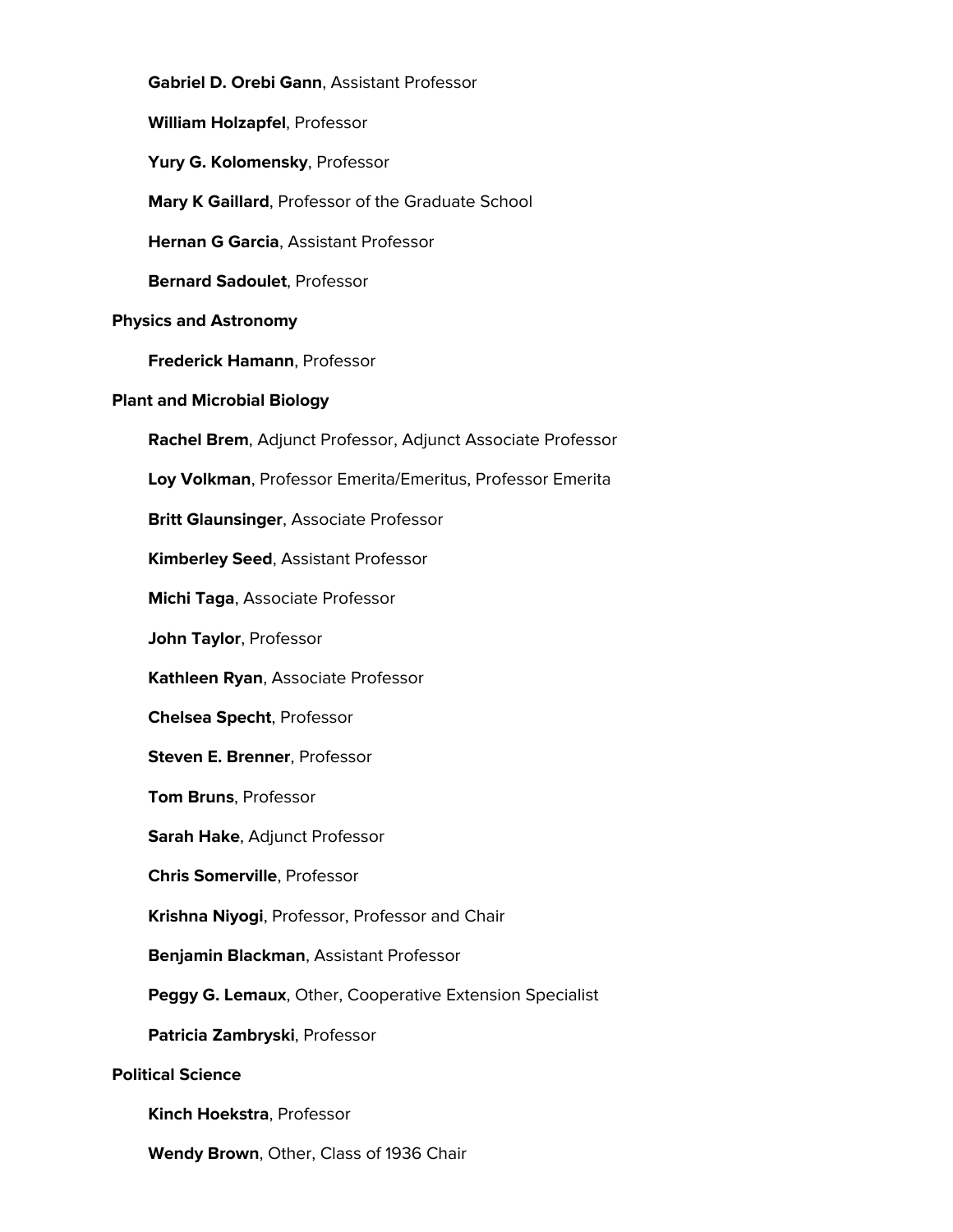# **Psychology**

**Theunissen, Frederic**, Professor

**Richard Ivry**, Professor

# **Scandinavian**

**Karin Sanders**, Professor

**Mark Sandberg**, Professor

**Sirpa Tuomainen**, Lecturer

**Kate Heslop**, Assistant Professor

**Jonas Wellendorf**, Assistant Professor

**Carol J. Clover**, Professor Emerita/Emeritus, Emerita

# **School of Education**

**Daniel Perlstein**, Associate Professor

## **School of Information**

**John Chuang**, Professor

# **School of Journalism**

**Neil Henry**, Professor Emerita/Emeritus, Emeritus

# **School of Law (Boalt Hall)**

**Kathryn Abrams**, Professor, Herma Hill Kay Distinguished Professor of Law

**Franklin Zimring**, Professor, William Simon Professor of Law

**David Oppenheimer**, Professor, Clinical Professor of Law

**Leti Volpp**, Professor, Robert D. and Leslie Kay Raven Professor of Law

**Daniel Farber**, Professor, Sho Sato Professor

**Saira Mohamed**, Assistant Professor, Assistant Professor of Law

 **Christopher Kutz**, Professor, C. William Maxeiner Distinguished Professor of International Law

**Claudia Polsky**, Assistant Professor, Assistant Clinical Professor of Law

**Laurent Mayali**, Professor, Lloyd M. Robbins Professor of Law

**Elisabeth Semel**, Professor, Clinical Professor of Law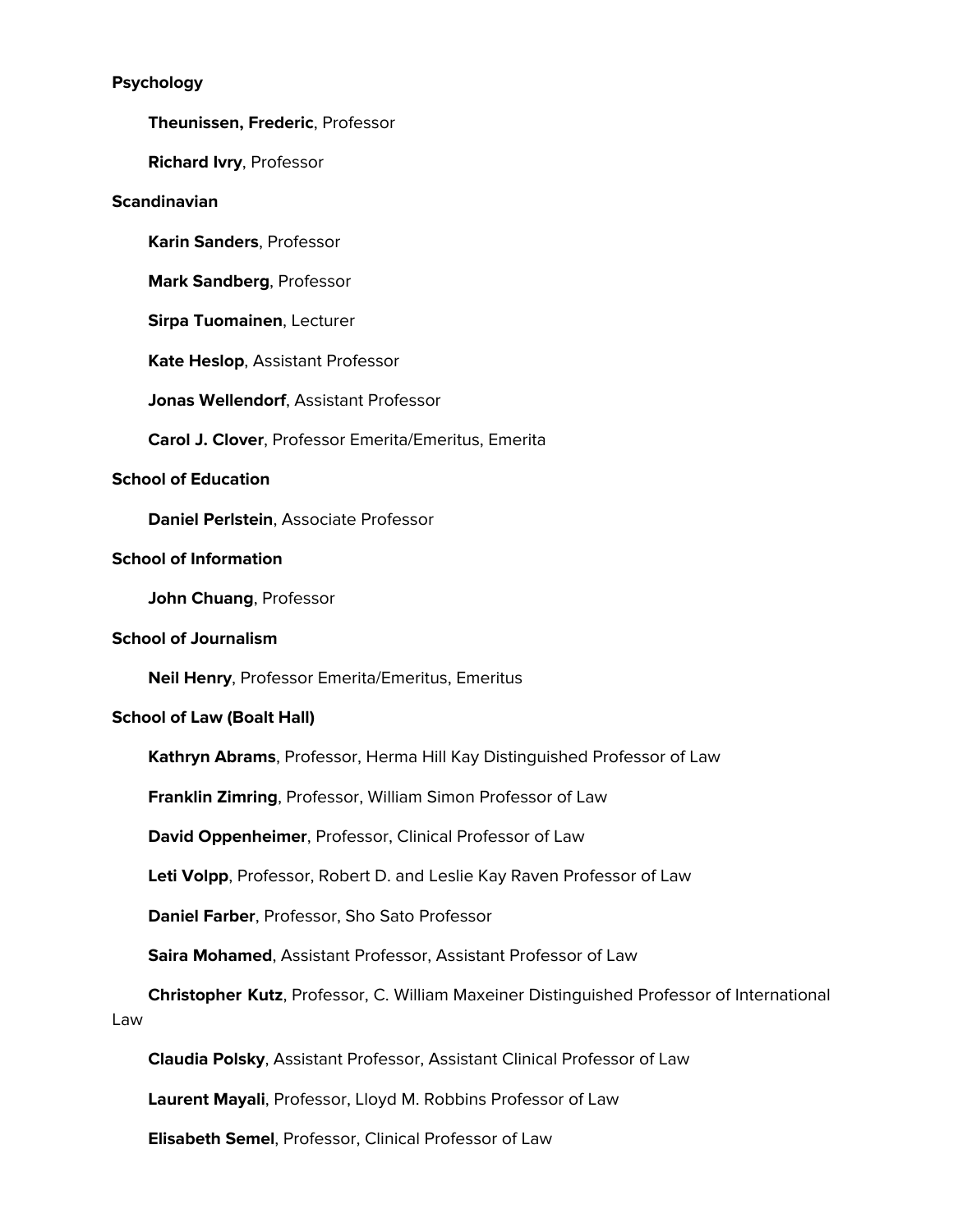**Richard M. Buxbaum**, Professor, Ralston Professor of International Law em.

**Ian Haney Lopez**, Professor, John H. Boalt Professor of Law

**Catherine Crump**, Assistant Professor, Assistant Clinical Professor of Law

**Laurel E. Fletcher**, Professor, Clinical Professor of Law

**Katerina Linos**, Professor, Professor of Law

**Anne Joseph O'Connell**, Professor, George Johnson Professor of Law

**Mary Louise Frampton**, Adjunct Professor

**Jeff Selbin**, Professor, Clinical Professor of Law

**Holly Doremus**, Professor, House and Hurd Professor of Environmental Regulation

 **Calvin Morrill**, Professor, Stefan A. Riesenfeld Professor of Law and Professor of Sociology

**Robert H. Cole**, Professor Emerita/Emeritus, Professor Law Emeritus

**Dylan Penningroth**, Professor, Professor of Law and History

**Justin McCrary**, Professor, Professor of Law

**Jonathan Simon**, Professor, Adrian Kragen Professor of Law

**Andrea Peterson**, Professor Emerita/Emeritus, Professor of Law Emerita

**Robert Cooter**, Professor, Herman Selvin Professor of Law

**Karen Tani**, Assistant Professor, Assistant Professor of Law

**Eric Biber**, Professor, Professor of Law

**David Lieberman**, Professor, James W. and Isabel Coffroth Professor of Jurisprudence

**Sarah Song**, Professor, Professor of Law and Political Science

#### **School of Public Health**

**Nicholas P. Jewell**, Professor, Professor of Biostatistics & Statistics

**Emily J. Ozer**, Professor, Professor of Community Health Sciences

**John Marshall**, Assistant Professor, Assistant Professor in Residence

**Arthur Reingold**, Professor

**Sarah Stanley**, Assistant Professor

**Catherine Metayer**, Adjunct Professor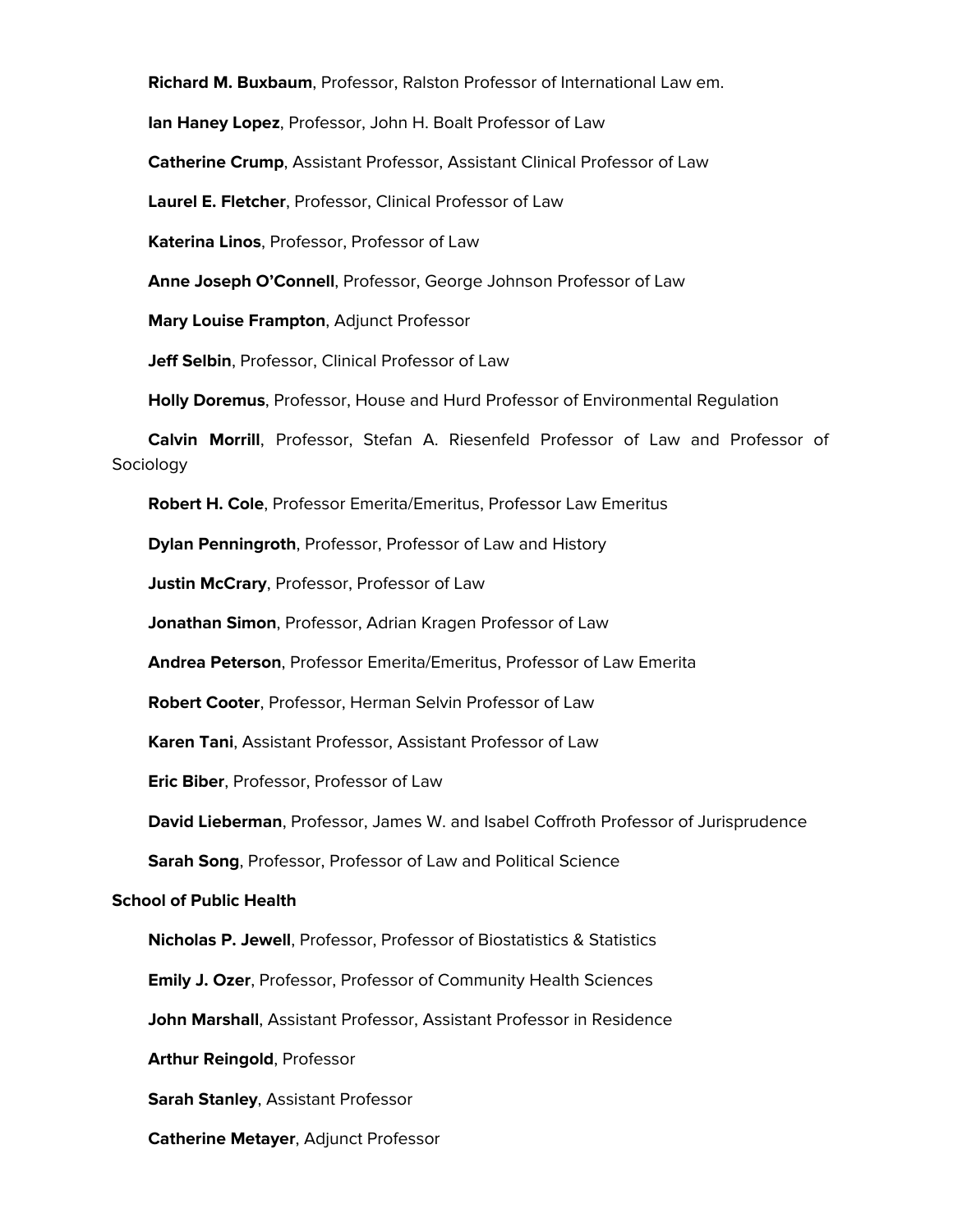**Julia A. Walsh**, Professor, Professor Maternal and Child Health and International Health

**Lori Dorfman**, Adjunct Professor

**Asa Bradman**, Adjunct Professor

**Eva Harris**, Professor, Professor of Infectious Diseases

**Seth Holmes**, Associate Professor

# **Slavic Languages and Literatures**

**Luba Golburt**, Associate Professor

**Ronelle Alexander**, Professor

**Eric Naiman**, Professor

 **Johanna Nichols**, Professor of the Graduate School, Slavic Languages and Literatures & Affiliate professor emeritus, Linguistics

# **Sociology**

**Karen Barkey**, Professor

**Thomas B. Gold**, Professor

**Neil Fligstein**, Professor, Class of 1939 Professor

**Heather A. Haveman**, Professor

**Christopher Muller**, Assistant Professor

**G. Cristina Mora**, Assistant Professor

**Cybelle Fox**, Associate Professor

**David J. Harding**, Associate Professor

**Mara Loveman**, Professor

**Sandra Susan Smith**, Associate Professor

**Kim Voss**, Professor

# **South and Southeast Asian Studies**

**Jeffrey Hadler**, Associate Professor, Associate Professor

**Robert Goldman**, Professor, Magistretti Professor of South and Southeast Asian Studies

# **Spanish and Portuguese**

**Ivonne del Valle**, Associate Professor, Associate Professor Latin American Literature